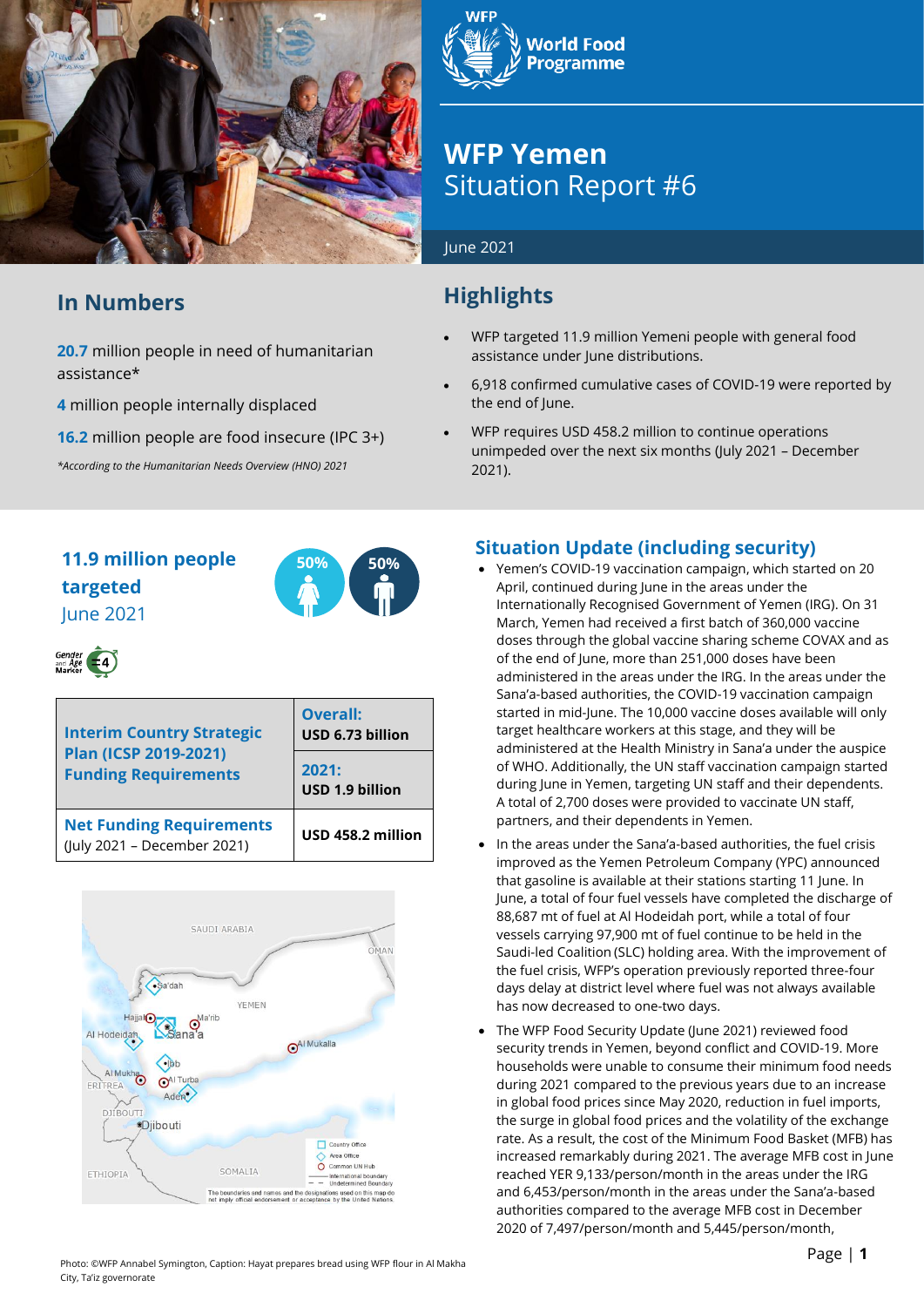respectively.

• The military escalation in Ma'rib governorate that started in February has intensified during June and led to the displacement of more than 22,000 people, while numbers remain dynamic with high population movement reported in different parts of the governorate. In its response plan, WFP is verifying some 20,500 new internally displaced persons to be included in its regular assistance.

### **WFP Response**

- Under the June cycle, WFP targeted 11.9 million people with food assistance. Of these, 8.4 million people were targeted with inkind food assistance, over 2.3 million people with commodity vouchers and more than 1.2 million people with cash-based transfers.
- Targeting and biometric registration activities in Yemen continued throughout lune. By the end of lune, over 1.75 million beneficiaries in the IRG areas have been biometrically registered. In areas under the Sana'a-based authorities, following the start of biometric registration activities in Sana'a city in November 2020, WFP launched the provision of general food assistance through cash transfers. Around 117,000 people have had their biodata digitized into SCOPE, and nearly 50,000 people are biometrically registered and enrolled for cash assistance.

#### **100** Livelihood and Resilience Projects

- In June, WFP reached over 87,300 beneficiaries with cash transfers for their participation in food assistance for assets (FFA). In total, 70 projects were completed in June and the participants worked in rehabilitating and constructing 308 assets during the month, including rural road rehabilitation, water harvesting schemes and agricultural projects.
- WFP signed a new field-level agreement (FLA) with a cooperating partner as an emergency FFA project to respond to the recent flooding. The project will be implemented over a period of two months and will target 200 participants to recover community assets which was fully or partially affected by the floods.

#### **School Feeding Programme**

• No distributions were conducted during June as schools are closed for the summer break. The academic year (2021- 2022) is scheduled to begin in September.

#### **Nutrition Assistance**

• In June, WFP reached over 350,300 beneficiaries, 159,900 children aged 6 to 59 months and 190,400 pregnant and lactating women and girls (PLWG), with its Targeted Supplementary Feeding Programme (TSFP) to treat moderate acute malnutrition (MAM). For MAM prevention, WFP reached 477,600 children aged 6 to 23 months and 429,400 PLWG with its Blanket Supplementary Feeding Programme (BSFP).

## **Supply Chain**

- Under the June distribution cycle, WFP dispatched around 106,700 mt of mixed food commodities under the in-kind food assistance, and 92 percent of the monthly requirements were dispatched under the nutrition activity. Under the June cycle of commodity vouchers, around 30,000 mt of food commodities have been dispatched and delivered by WFP contracted wholesalers.
- Shipping operations have brought 123,000 mt of break bulk

**WFP** Page | **<sup>2</sup> Yemen** Situation Report #6 June 2021

cereals and wheat flour into the country in June. Shipping also received 1,041 containers holding over 19,900 mt of mixed commodities.

- On behalf of WHO, WFP imported 10 containers holding various commodities.
- The delivery of around 24,400 mt of locally procured mixed food commodities continued during June. Additionally, Supply Chain established a Food Supply Agreement to supply and deliver a total of 2,300 mt of high energy biscuits (HEB).

### **Clusters and Common Services**

#### $-2288$ **Food Security and Agriculture Cluster (FSAC)**

- The revised transfer value of the FSAC MFB for a household of seven members in the IRG areas will be YER 50,000/household/month and YER 71,000/ household/month in the areas under Sana'a-based authorities respectively.
- In June, FSAC convened a national cluster meeting where the revised transfer values of the MFB and the enhanced vulnerability and targeting guidance note were endorsed by all FSAC partners.

#### 18 **Logistics Cluster**

- In June, the Logistics Cluster has received around 186 m<sup>3</sup> of cargo in common storage on behalf of four partners and transported by road over 61  $\text{m}^3$  of cargo on behalf of two partners.
- Through its different activities, the Logistics Cluster supported 13 partners and facilitated the sea transport of 182  $m<sup>3</sup>$  of relief items on behalf of one partner during June.

#### **Emergency Telecommunications Cluster (ETC)**

• The ETC continued to support the expansion of the Internet connectivity services to WHO's new guesthouse in Aden. Additionally, the ETC upgraded its Internet connectivity services in the United Nations Development Programme (UNDP)-hosted hub in Al Mukalla.

#### **Bilateral Service Provision (BSP)**

• In June, BSP delivered around 5.1 million litres of fuel to WHO and UNICEF to support the uninterrupted services of hospitals and local water and sanitation services. Additionally, BSP continued to extend its support to partners by shipping over 312 m<sup>3</sup> of medical supplies by sea on behalf of UN agencies. Around 68,000 litres of fuel were delivered to NGOs and UN facilities.

#### **Resourcing Update**

• Based on the Interim Country Strategic Plan, WFP urgently needs an additional USD 458.2 million to ensure operations can continue unimpeded over the next six months as per the following:

| <b>Activity</b>                                | <b>Funding requirement in</b><br><b>USD</b> |
|------------------------------------------------|---------------------------------------------|
| General Food Assistance                        | 325.4 million                               |
| Nutrition                                      | 78.9 million                                |
| School Feeding                                 | 8.6 million                                 |
| Livelihoods                                    | 32.3 million                                |
| <b>UNHAS</b>                                   | 7.6 million                                 |
| Logistics Cluster                              | 5.4 million                                 |
| Emergency<br><b>Telecommunications Cluster</b> |                                             |